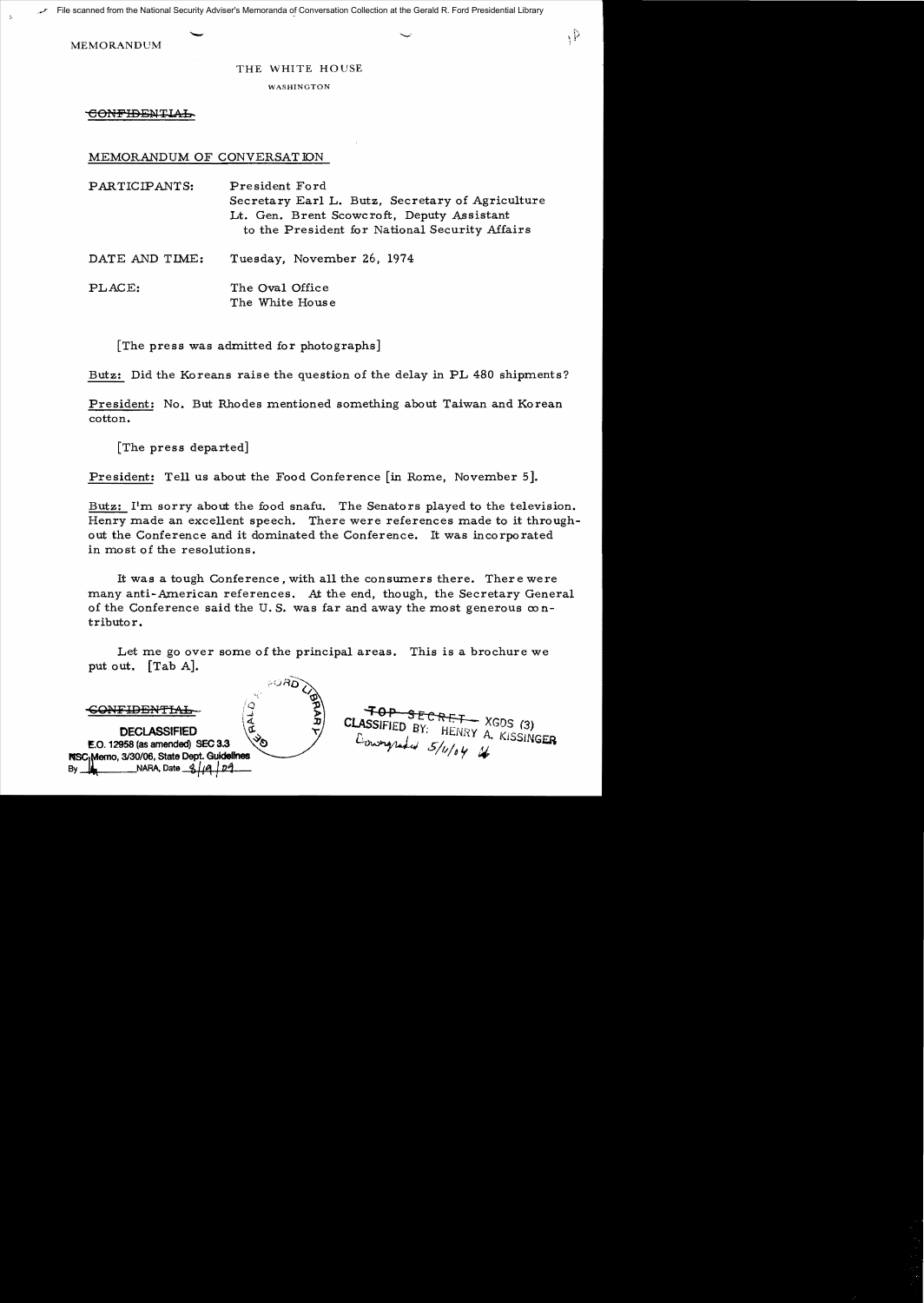# -6ONFIDENT:IAb- -2

-- First and most important was the effort to expand food pro duction.

-- Then is the problem of food aid. The Indians are buying wheat but they will need 2 million tons more. They have bought about 3.5 million tons. Someone must move wheat or rice into India and Bangladesh.

-- World Food Security. We want to set up a group which will settle the food reserve problem.

- - Information Systems. Even the Soviet Union said they would consider it. The PRC said no.

-- The World Food Council. That's a coordinating and consulting group.

The flap on food started when Canada started when Canada said it would double its aid; Australia said it would increase it too. The Senators went public with their request. In defense of the Administration, I put out how much we have already done. The brochure has all the figures.

President: I'll probably get a question on this in the press conference Friday. Are the voluntary agencies giving us problems?

Butz: Good. No problems. Our corn may not be as tight as we thought. Wheat is down a dollar from the high; corn is about 3.50. We had a heavy wheat planting. Soybeans are down a bit because livestock feeding is down.

President: What about sugar?

Butz: There will be no relief until the new crop. Next year we will have beets running out of our ears. Industry is the big sugar user. The dairy people are raising hell. The beef people are pretty good.

Beef will be down early next year, but pork and poultry will be up.

President: I was disturbed with the flap in Rome. We have to be better organized.

Butz: We should have held our ground.

President: We got the impression that you supported it from the cable you sent back. It was a bad show.

CONFIDENTI

'"/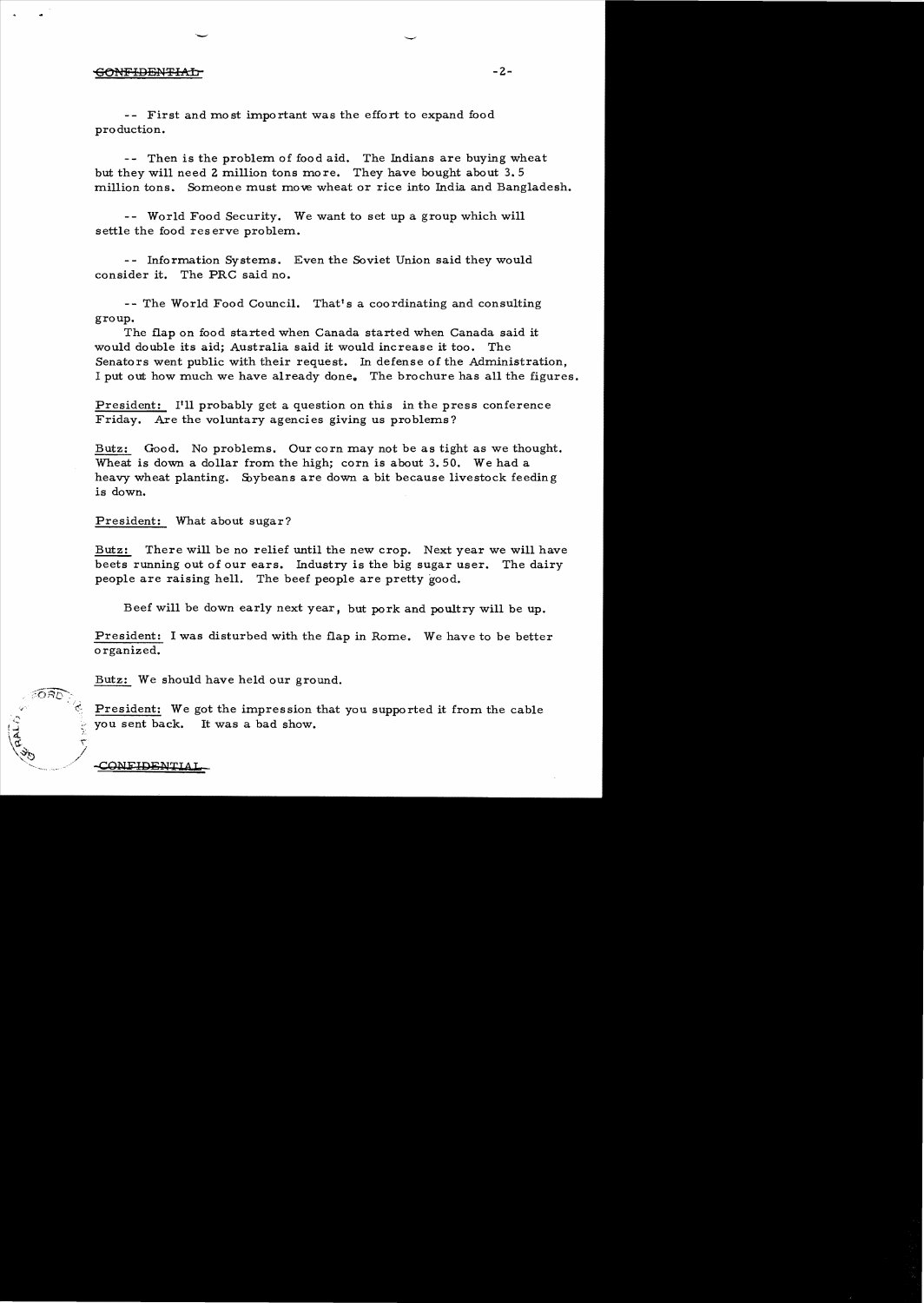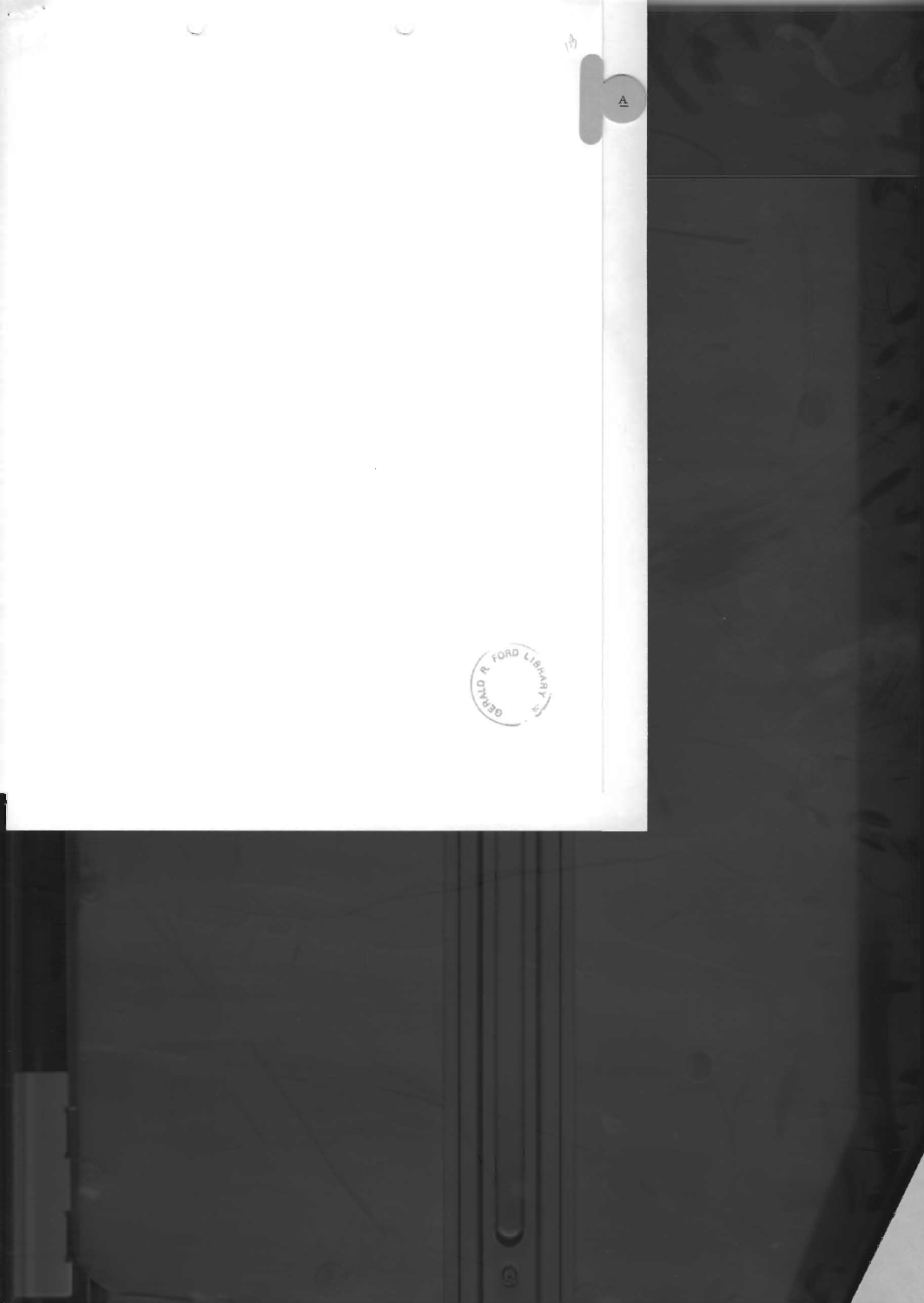

NOTE TO CORRESPONDENTS:

WASHINGTON, Nov. 18--The attached fact sheets were handed out by Secretary of Agriculture Earl L. Butz at a press conference Nov. 18 in Washington, D.C., following the Secretary's return from Rome, Italy, where he headed the u.S. delegation to the World Food Conference.

> Press Division Office of Communication

5010 USDA 3315-74

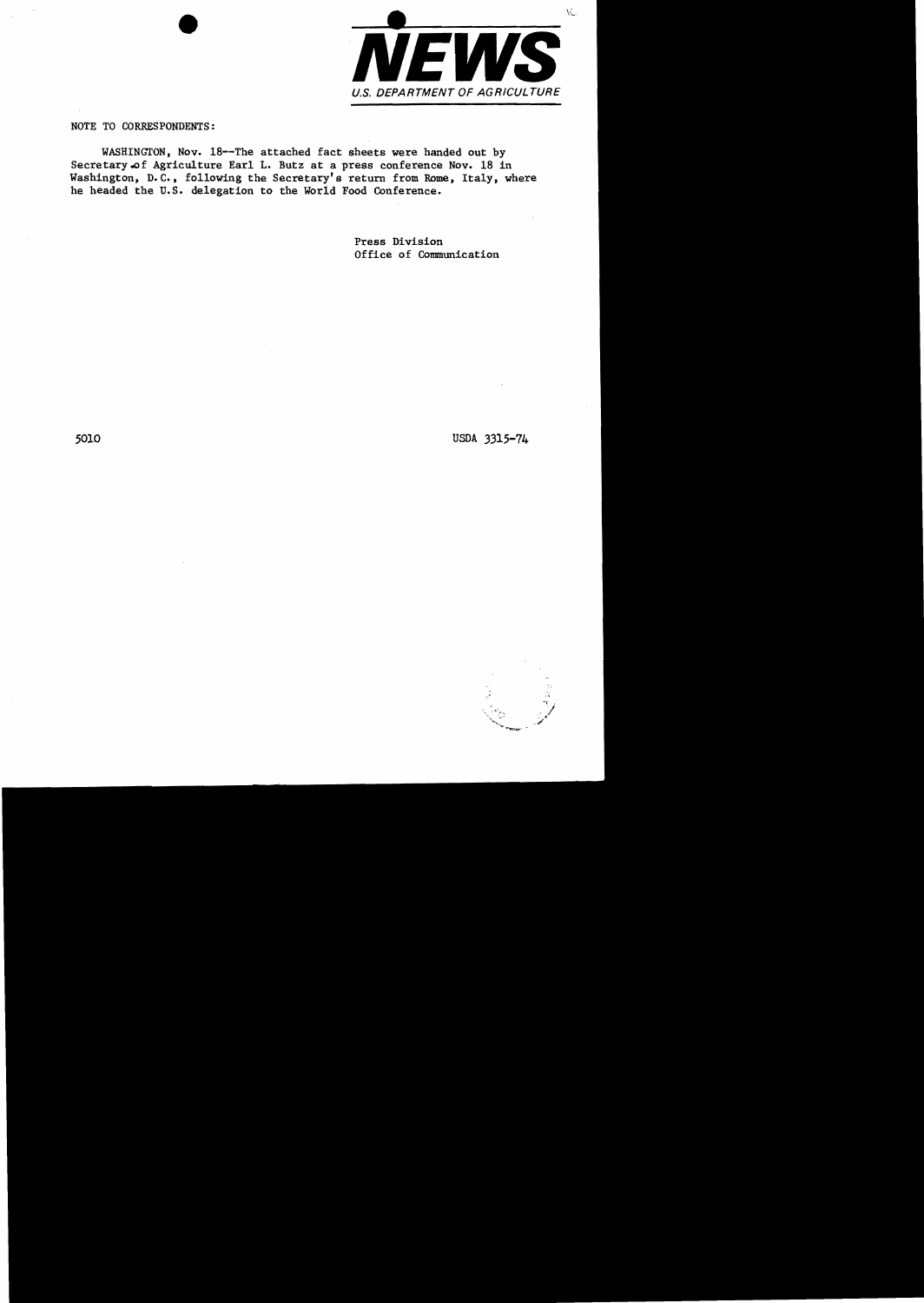The World Food Conference in Brief

- Food Production. The Conference agreed that increased food production<br>is essential in both developed and developing areas. In the is essential in both developed and developing areas. case of many developing countries, a reordering of programs, priorities, and farmer incentives is required to stimulate production. The Conference also recognized that additional funds will be required to help developing countries increase production. In this connection, the United States has supported the creation of a voluntary fund. In Rome, the OPEC countries recommended establishment of such a fund. General approval was expressed at the Conference, and follow-up work by the UN will include this proposal. No specific dollar amounts were proposed. In addition, a number of resolutions were passed to improve nutrition programs, child feeding, fertilizer development, and to increase the participation of women in solving world food problems.
- Food Aid. The Conference recommended that food aid donor countries make all efforts, beginning in 1975, to provide commodities and/or financial assistance to ensure at least 10 million tons of grain per year as food aid. The Conference recommended that grain exporting and importing countries, as well as present and potential financial contributors meet as soon as possible on immediate food problems. A meeting is scheduled for Nov. 29 in Rome.
- World Food Security. The Conference endorsed the FAO undertaking for international cooperation in establishing a world network of national grain reserves. This would involve adoption of general guidelines for national stockholding policies for grains and the use of international consultations and exchange of information. The Conference gave strong endorsement to the proposal that cereal producing, consuming, and trading nations join together to accelerate implementation of such a world reserve system. This Reserve Coordinating Group, as it was described by Secretary Kissinger in his speech at the Conference, will meet soon to get this activity under way.
- Information. The Conference decided to establish a Global Information and Early Warning System on Food and Agriculture, described by Secretary Butz in his Conference speech as "essential to the whole objective of improved food security around the world." The Conference agreed that FAO is the most appropriate organization to supervise this system. All governments were invited to participate. In the beginning, the system will concentrate on basic foods,  $par$ ticularly grains. Later, a wide range of commodities will be included.

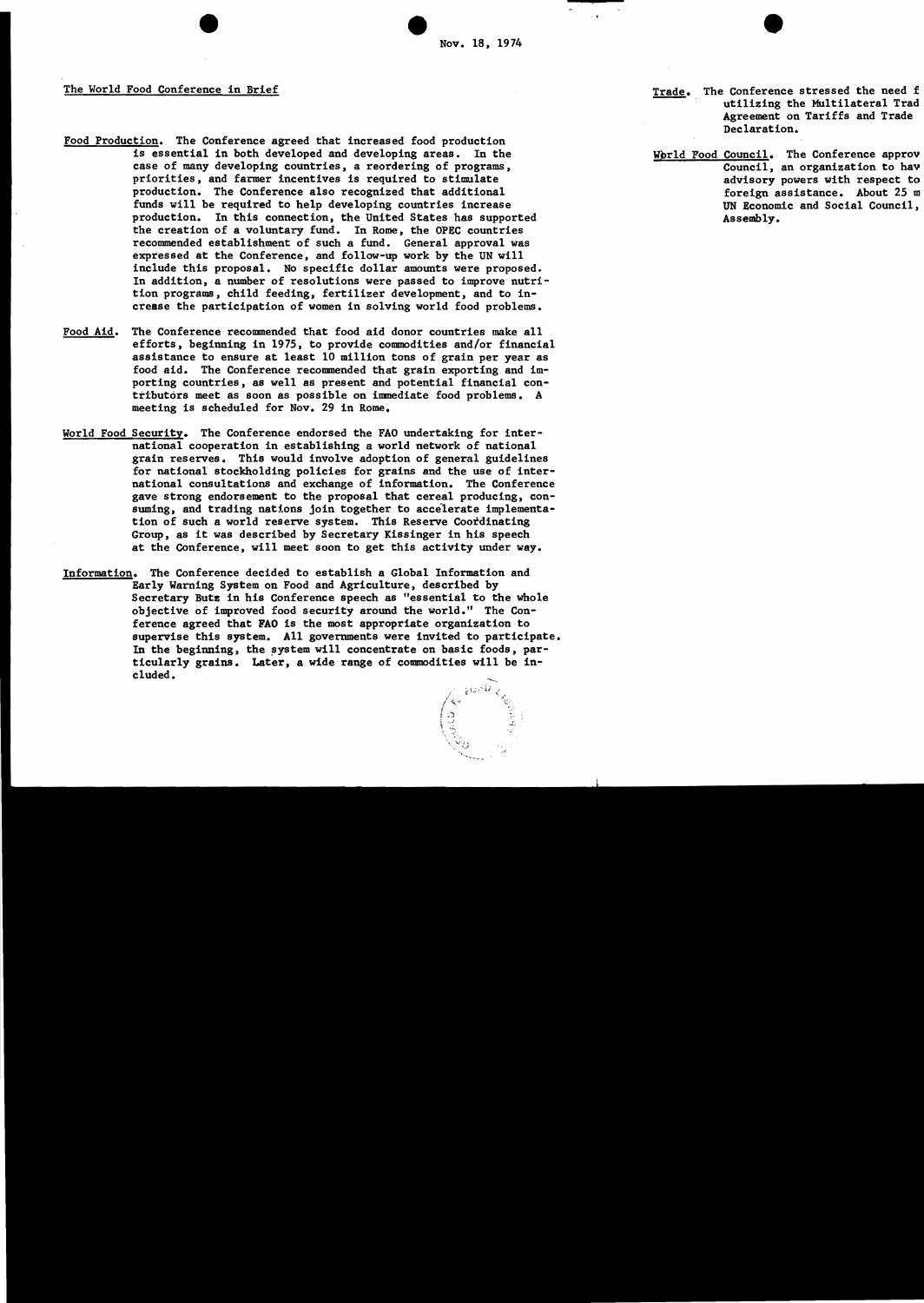Trade. The Conference stressed the need for eliminating trade barriers, utilizing the Multilateral Trade Negotiations under the General Agreement on Tariffs and Trade (GATT), as agreed to in the Tokyo Declaration.

 $\bullet$ 

2

 $\mathbb{R}^3$  . The set of  $\mathbb{R}^3$ 

-- 

World Food Council. The Conference approved establishment of arWorld Food Council, an organization to have coordinating, consultative and advisory powers with respect to food aid, investment, and other foreign assistance. About 25 members are to be nominated by the UN Economic and Social Council, and elected by the UN General Assembly.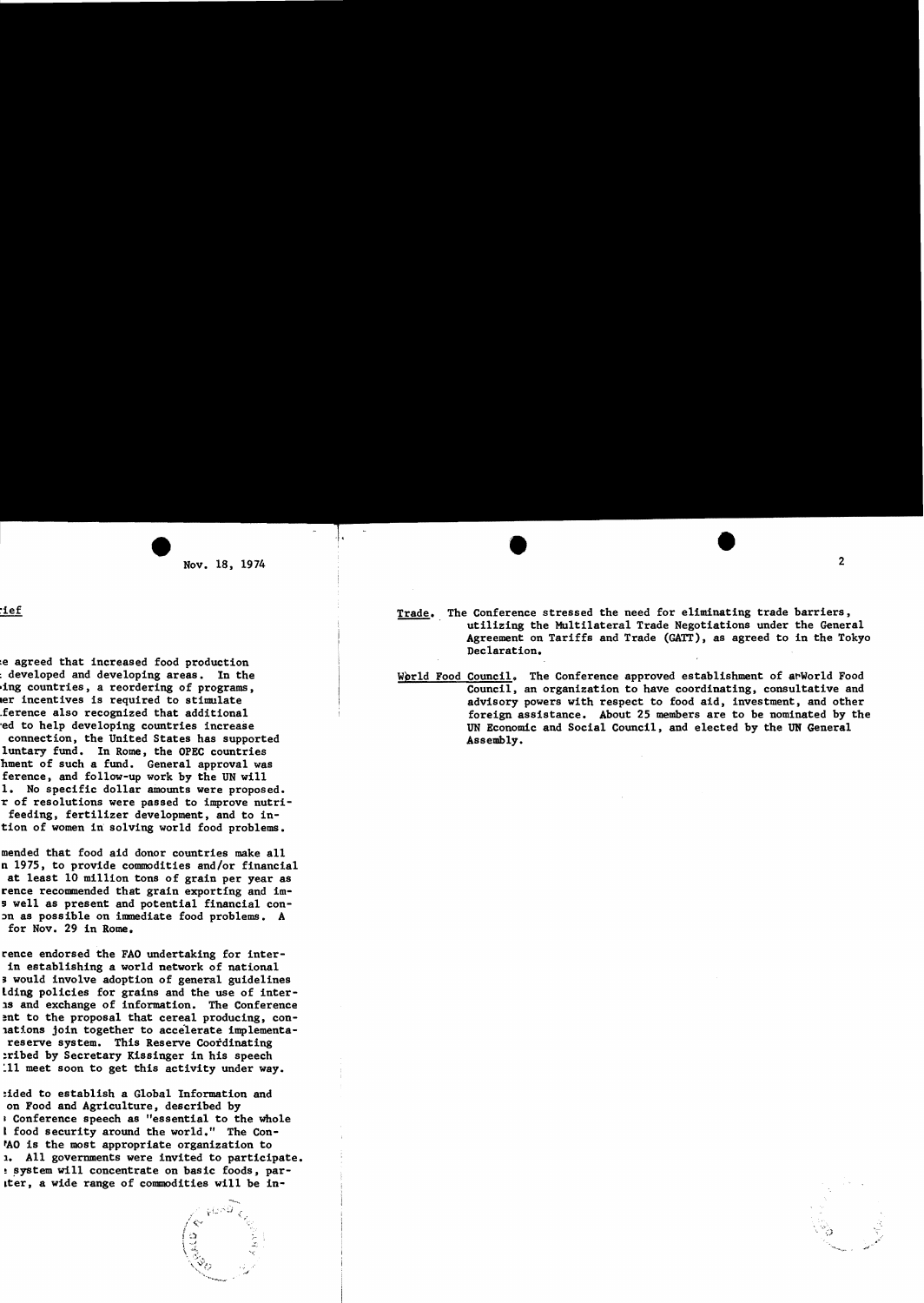### U.S. Food Assistance to Other Countries

### U.S. Food Aid:

- -- In eight years 1965-72, provided 84 percent of all food aid contributions of developed countries (both bilateral and multilateral aid).
- -\ 46 percent of all World Food Program aid since beginning in 1962. (Canada second with 13 percent)
- -- \$25 billion in donations and concessional sales since beginning of P.L. 480 in 1954.
- 143 million tons of wheat, rice, and other grains since 1954.
- Current year: Higher spending level on P.L. 480 than a year ago. More wheat and rice in physical quantities in P.L. 480 programs this year than a year ago.

### Aid to Bangladesh:

- U.S. has contributed a third of all food aid to Bangladesh since its independence (1972).
- Current year U.S. is already programming 250,000 tons of wheat and rice to Bangladesh (Title I).
- -- We are watching food situation closely in Bangladesh.

### Aid to India:

- --' U.S. leading provider of economic development since India's independence.
- -- Last year, U.S. sent outright donations of \$67 million (far more Title IItype programs than any other country).
- -- New shipments of food grains expected soon, in addition to Title II donations.

#### Aid to Sahel:

- U.S. made direct donations of over a half million tons of grain in FY 1973 and FY 1974.
- This year, additional donation of 100,000 tons are now moving to the Sahel.
- U.S. donated \$3.3 million to UN Sahelian Trust Fund through FAO for assuring delivery of food in drought relief programs.
- U.S. has donated \$29 million for aid supplies including medicine, vitamins, tools and equipment.
- U.S. supplied aircraft to assist in delivery.
- U.S. is providing technical assistance to improve production in the Sahel.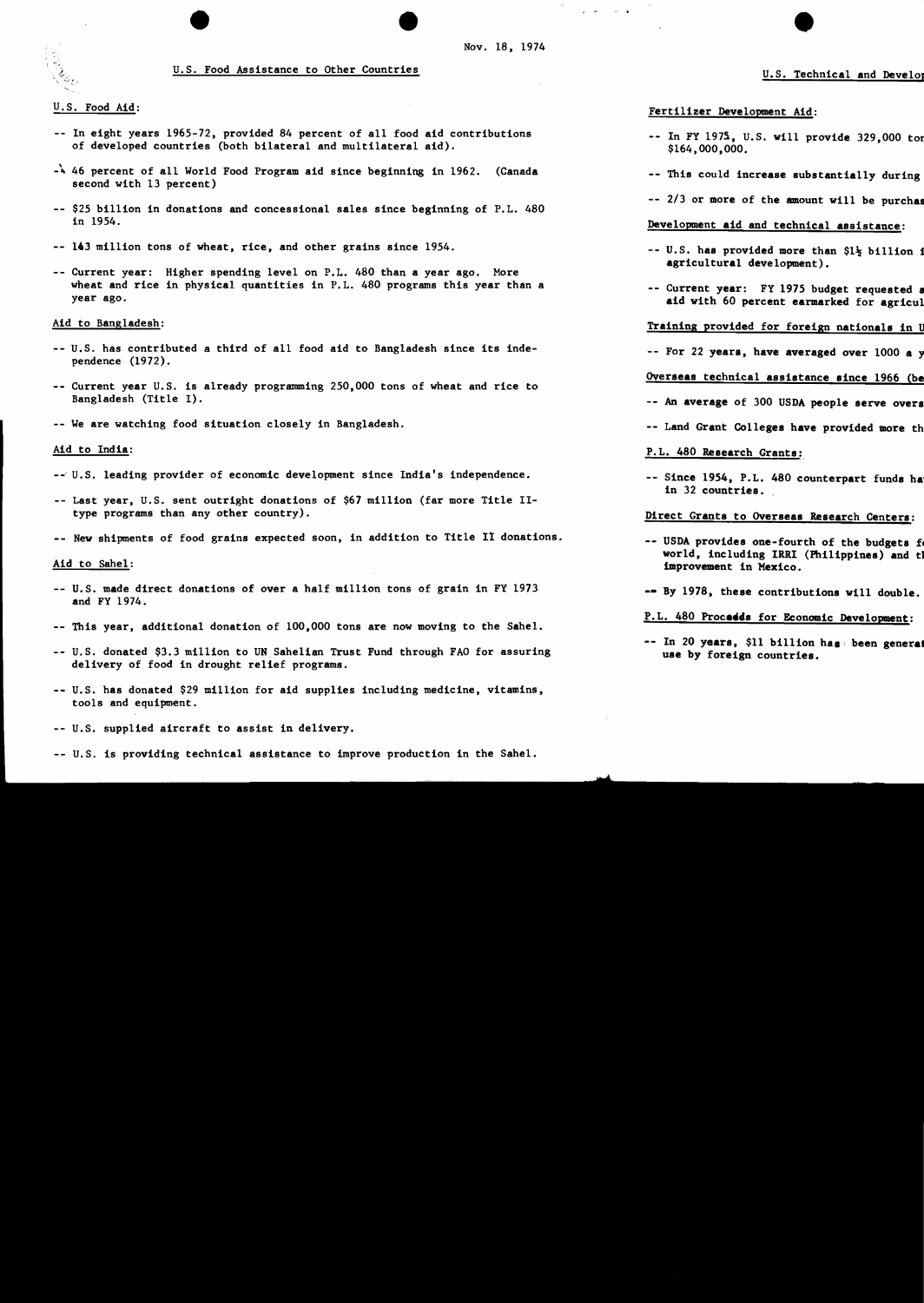c' ",

,.

# U.s. Technical and Developmental Assistance

# Fertilizer Development Aid:

e " e e

- -- In FY 1975, U.S. will provide 329,000 tons of fertilizer valued at \$164,000,000.
- -- This could increase substantially during year.
- -- 2/3 or more of the amount will be purchased offshore.

# Development aid and technical assistance:

- $-$  U.S. has provided more than  $1\frac{1}{2}$  billion in last 10 years (much of it for agricultural development).
- -- Current year: FY 1975 budget requested a doubling of FY 1974 development aid with 60 percent earmarked for agriculture.

Training provided for foreign nationals in U.S.:

-- For 22 years, have averaged over 1000 a year.

## Overseas technical assistance since 1966 (beginning of PASA):

- -- An average of 300 USDA people serve overseas in any given year.
- Land Grant Colleges have provided more than 1,000 man years since 1960.

# P. L. 480 Research Grants:

-- Since 1954, P.L. 480 counterpart funds have provided 1500 research grants in 32 countries.

### Direct Grants to Overseas Research Centers:

- USDA provides one-fourth of the budgets for 10 research centers around the world, including IRRI (Philippines) and the Center for maize and wheat tmprovement in Mexico.
- -- By 1978, these contributions will double.

### P.L. 480 Proceeds for Economic Development:

 $-$  In 20 years, \$11 billion has been generated by P.L. 480 for development use by foreign countries.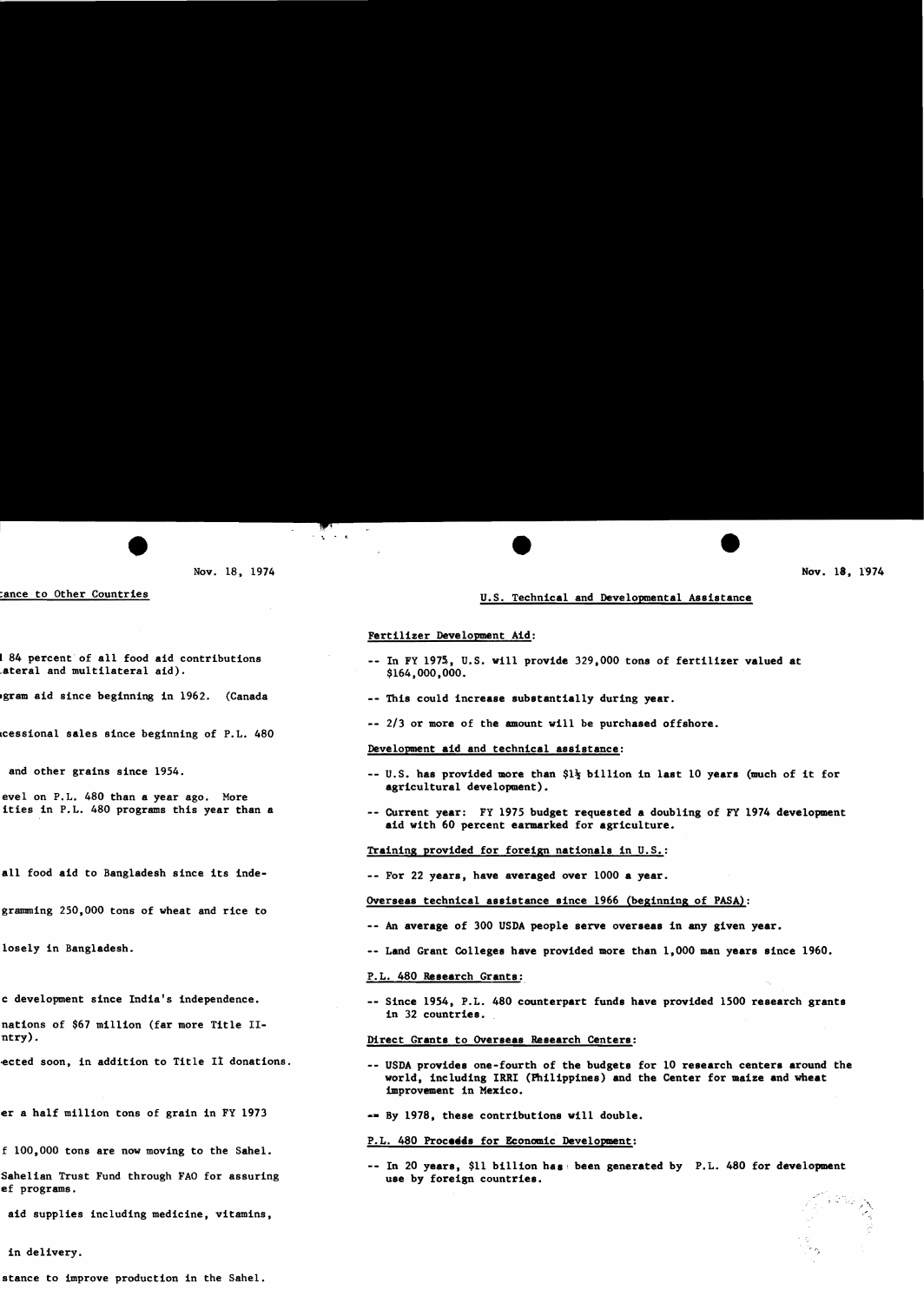schlumin Thomps dinne<br>Alle P/Butz 26 Nov 1974 Sond at before B comes B Did Ruens ion portion of delay in PLK80 shopements. PU. But Rhodes invitance southing obout Yarne P No But Klade monderne It was trap was us/arte consumer trong<br>and Is appear us/arte consumer thought Food laphachum<br>Food Ord - Judie - Los can longer arhest From Production but dromt s/2 will are Somere more what a crier met develir Lofa Systems. Euro 50 xweel trong worded considerat. Pec sinkle Wild Fre Commit-@correl + covant = group. The flop on food one started when Emode said et would double its and; Auste, said it would universe. The Sinatre wint problem as this request. In define (Desiche Burhase) PJ civil portably jet a prostra in Persental